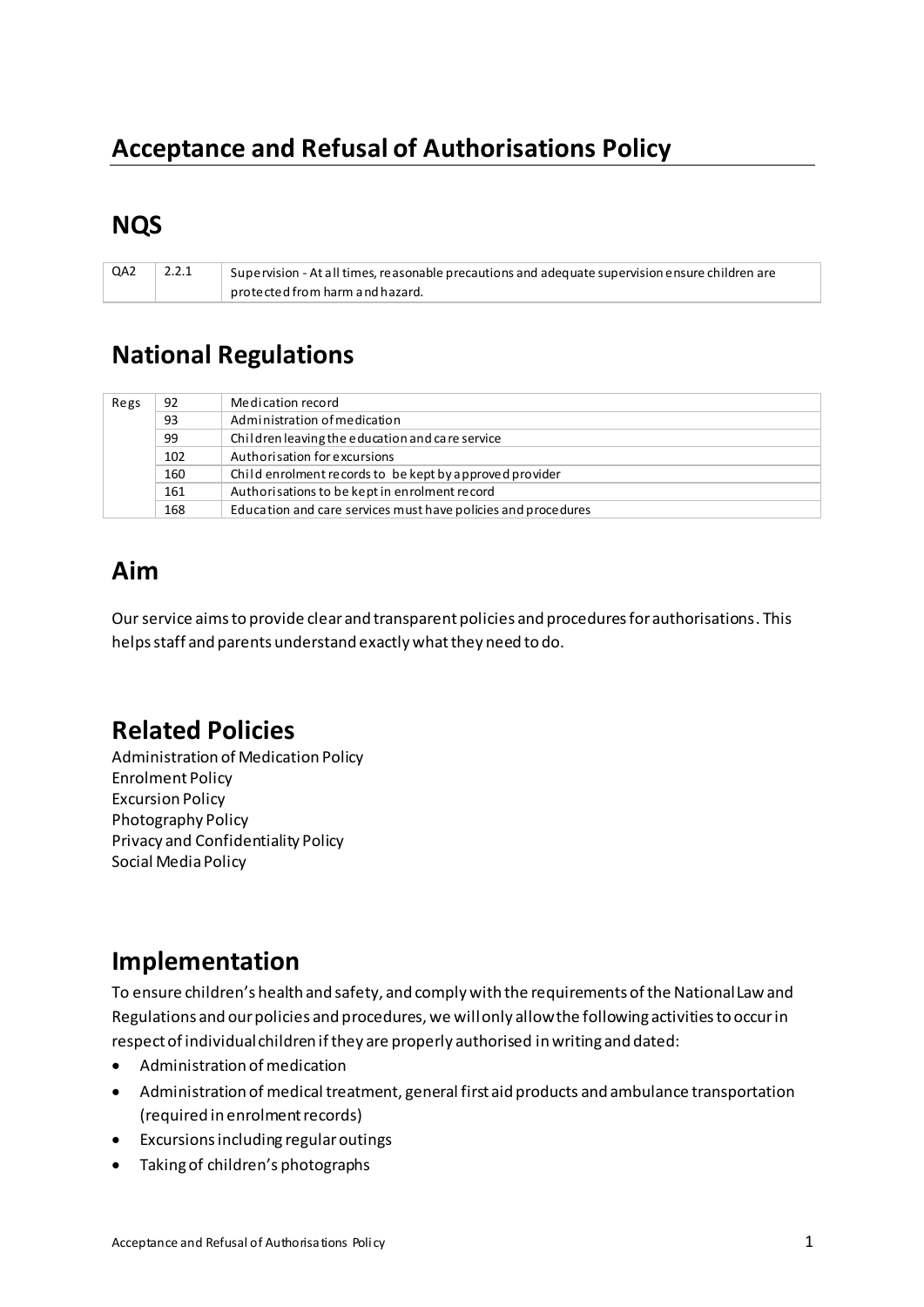- Posting of children's photographs on the service social media account
- Collection of children by people other than parents eg child
	- o leaves in accordance with written authorisation of a parent or authorised nominee
	- is given into care of a person or taken outside the premises for urgent medical  $\circ$ treatment or because of another emergency
- Disclosure of a child's personal information where this is not legally required or families would not expect the disclosure

Written authorisations will contain all information required under the National Regulations and service policies - please see specific policies for more details.

Our service will accept verbal authorisations in the following situations:

- there is a medical emergency (authorisations are not required for asthma and anaphylactic emergencies)
- parents or authorised nominees are unable to collect a child before the service closes and authorise an alternate person to collect the child

Whenever a person not known to educators is authorised verbally or in writing to collect the child, they must be adequately identified by educators before the child is released. See Delivery and Collection of Children Policy for more information.

#### **Refusing Authorisations**

Staff will refuse an authorisation if it unreasonably risks the child's safety, is not in line with our policies and procedures or is fraudulent. For example staff will refuse an authorisation in the following situations:

- the authorisation is not (or does not appear to be) made by an authorised person
- the authorisation does not comply with aspects of our policies and procedures eg medication is not in the original container, does not have the child's name on it, has expired, has an illegible label or the authorised dosage does not match the doctor's instructions
- an authorised nominee, or person authorised by a parent or authorised nominee, does not appear to be capable of safely collecting the child (Delivery and Collection of Children Policy)

For transparency and accuracy, if staff refuse an authorisation they will record the following information in the child's file:

- the details of the authorisation
- why the authorisation was refused
- actions taken eg parent asked to supply medication in original container

#### **Source**

**Education and Care Services National Law and Regulations National Quality Standard**